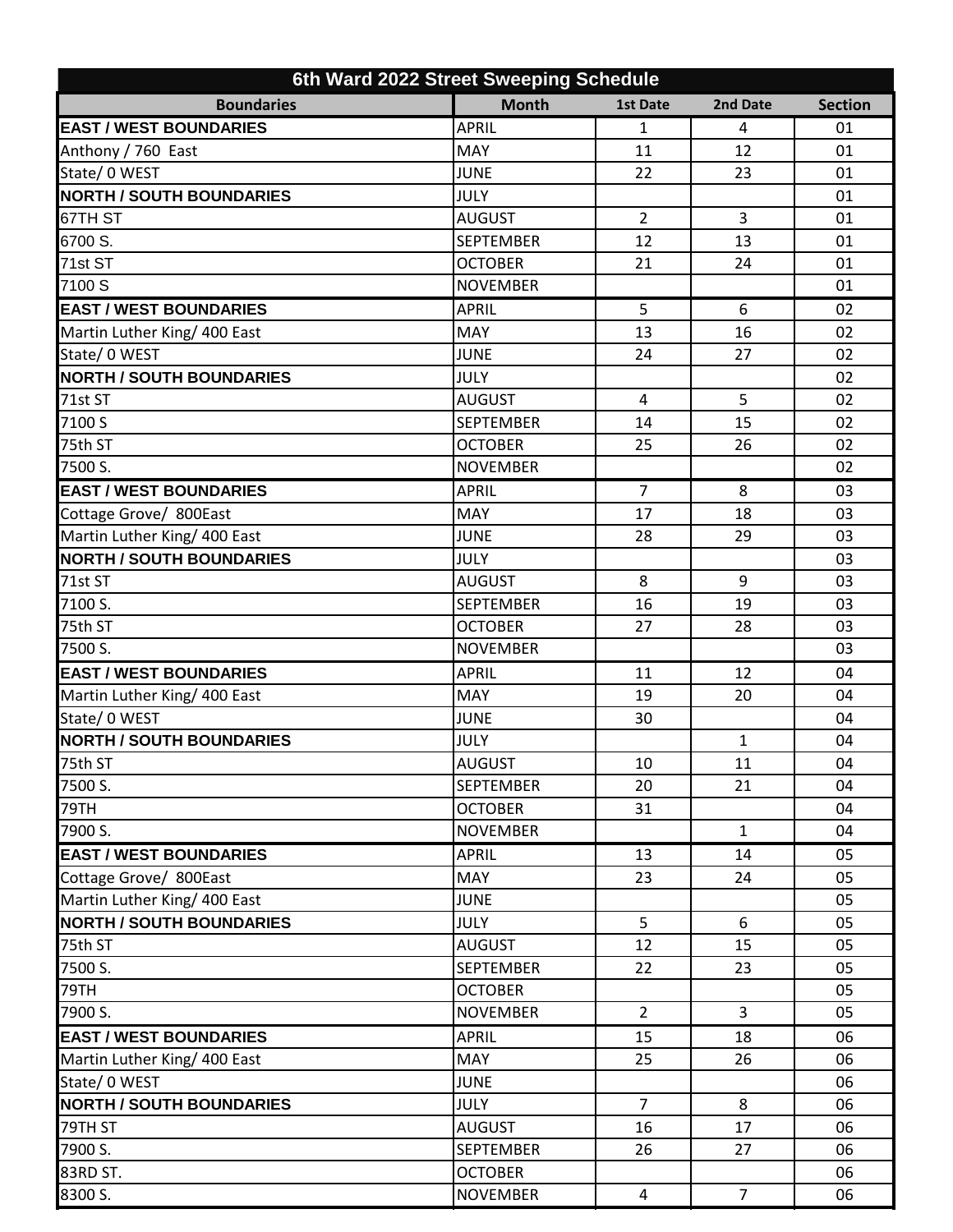| 6th Ward 2022 Street Sweeping Schedule   |                  |                 |                |                |  |  |  |  |
|------------------------------------------|------------------|-----------------|----------------|----------------|--|--|--|--|
| <b>Boundaries</b>                        | <b>Month</b>     | <b>1st Date</b> | 2nd Date       | <b>Section</b> |  |  |  |  |
| <b>EAST / WEST BOUNDARIES</b>            | <b>APRIL</b>     | 19              | 20             | 07             |  |  |  |  |
| Evans/Langley 732 East                   | MAY              | 27              | 31             | 07             |  |  |  |  |
| 700 East/ Martin Luther King 400 East    | <b>JUNE</b>      |                 |                | 07             |  |  |  |  |
| <b>NORTH / SOUTH BOUNDARIES</b>          | JULY             | 11              | 12             | 07             |  |  |  |  |
| 79TH                                     | <b>AUGUST</b>    | 18              | 19             | 07             |  |  |  |  |
| 7900 S.                                  | <b>SEPTEMBER</b> | 28              | 29             | 07             |  |  |  |  |
| 83rd St.                                 | <b>OCTOBER</b>   |                 |                | 07             |  |  |  |  |
| 8300 S.                                  | <b>NOVEMBER</b>  | 8               | 9              | 07             |  |  |  |  |
| <b>EAST / WEST BOUNDARIES</b>            | <b>APRIL</b>     | 21              | 22             | 08             |  |  |  |  |
| Martin Luther King/ 400 East             | MAY              |                 |                | 08             |  |  |  |  |
| State/ 0 West                            | <b>JUNE</b>      | $\mathbf{1}$    | $\overline{2}$ | 08             |  |  |  |  |
| <b>NORTH / SOUTH BOUNDARIES</b>          | JULY             | 13              | 14             | 08             |  |  |  |  |
| 83rd St.                                 | <b>AUGUST</b>    | 22              | 23             | 08             |  |  |  |  |
| 8300 S.                                  | <b>SEPTEMBER</b> | 30              |                | 08             |  |  |  |  |
| 87TH ST                                  | <b>OCTOBER</b>   |                 | 3              | 08             |  |  |  |  |
| 8700 S.                                  | <b>NOVEMBER</b>  | 10              | 11             | 08             |  |  |  |  |
| <b>EAST / WEST BOUNDARIES</b>            | <b>APRIL</b>     | 25              | 26             | 09             |  |  |  |  |
| Cottage Grove/800 E/ Langley-St.Lawrence | MAY              |                 |                | 09             |  |  |  |  |
| Martin Luther King/ 400 East-700 East    | <b>JUNE</b>      | 3               | 6              | 09             |  |  |  |  |
| <b>NORTH / SOUTH BOUNDARIES</b>          | <b>JULY</b>      | 15              | 18             | 09             |  |  |  |  |
| 83rd St.                                 | <b>AUGUST</b>    | 24              | 25             | 09             |  |  |  |  |
| 8300 S.                                  | <b>SEPTEMBER</b> |                 |                | 09             |  |  |  |  |
| 87TH ST-8700 S.                          | <b>OCTOBER</b>   | 4               | 5              | 09             |  |  |  |  |
| 89TH PL-8900 S.                          | <b>NOVEMBER</b>  | 14              | 15             | 09             |  |  |  |  |
| <b>EAST / WEST BOUNDARIES</b>            | <b>APRIL</b>     | 27              | 28             | 10             |  |  |  |  |
| Lafayette - 30 West - Halsted 800 W.     | MAY              |                 |                | 10             |  |  |  |  |
|                                          | <b>JUNE</b>      | 7               | 8              | 10             |  |  |  |  |
| <b>NORTH / SOUTH BOUNDARIES</b>          | <b>JULY</b>      | 19              | 20             | 10             |  |  |  |  |
| 71st. 7100 S.(only)                      | <b>AUGUST</b>    | 26              | 29             | 10             |  |  |  |  |
| 72nd St.-7200 S.                         | <b>SEPTEMBER</b> |                 |                | 10             |  |  |  |  |
| 7300 S.- 73rd St                         | <b>OCTOBER</b>   | 6               | $\overline{7}$ | 10             |  |  |  |  |
| 79th -7900 S.                            | <b>NOVEMBER</b>  | 16              | 17             | 10             |  |  |  |  |
| <b>EAST / WEST BOUNDARIES</b>            | <b>APRIL</b>     | 29              |                | 11             |  |  |  |  |
| Halsted 800 W. Bishop/ 1438 W            | MAY              |                 | $\overline{2}$ | 11             |  |  |  |  |
| Vincennes - Emerald (eastside only)      | <b>JUNE</b>      | 9               | 10             | 11             |  |  |  |  |
| <b>NORTH / SOUTH BOUNDARIES</b>          | <b>JULY</b>      | 21              | 22             | 11             |  |  |  |  |
| 71st. 7100 S./72nd 7200 S                | <b>AUGUST</b>    | 30              | 31             | 11             |  |  |  |  |
| 76th -7600 S.                            | <b>SEPTEMBER</b> |                 |                | 11             |  |  |  |  |
| 79t St.-7900 S.                          | <b>OCTOBER</b>   | 11              | 12             | 11             |  |  |  |  |
|                                          | <b>NOVEMBER</b>  |                 |                | 11             |  |  |  |  |
| <b>EAST / WEST BOUNDARIES</b>            | <b>APRIL</b>     |                 |                | 12             |  |  |  |  |
| Peoria 900 W/ Loomis 1400 W              | MAY              | 3               | 4              | 12             |  |  |  |  |
| Aberdeen 1100 W                          | JUNE             | 13              | 14             | 12             |  |  |  |  |
| <b>NORTH / SOUTH BOUNDARIES</b>          | <b>JULY</b>      | 25              | 26             | 12             |  |  |  |  |
| 69TH-6900 S.                             | <b>AUGUST</b>    |                 |                | 12             |  |  |  |  |
| 71st St.-7100 S.                         | <b>SEPTEMBER</b> | $\mathbf{1}$    | $\overline{2}$ | 12             |  |  |  |  |
| 65th-6500 S.                             | <b>OCTOBER</b>   | 13              | 14             | 12             |  |  |  |  |
|                                          | <b>NOVEMBER</b>  |                 |                | 12             |  |  |  |  |